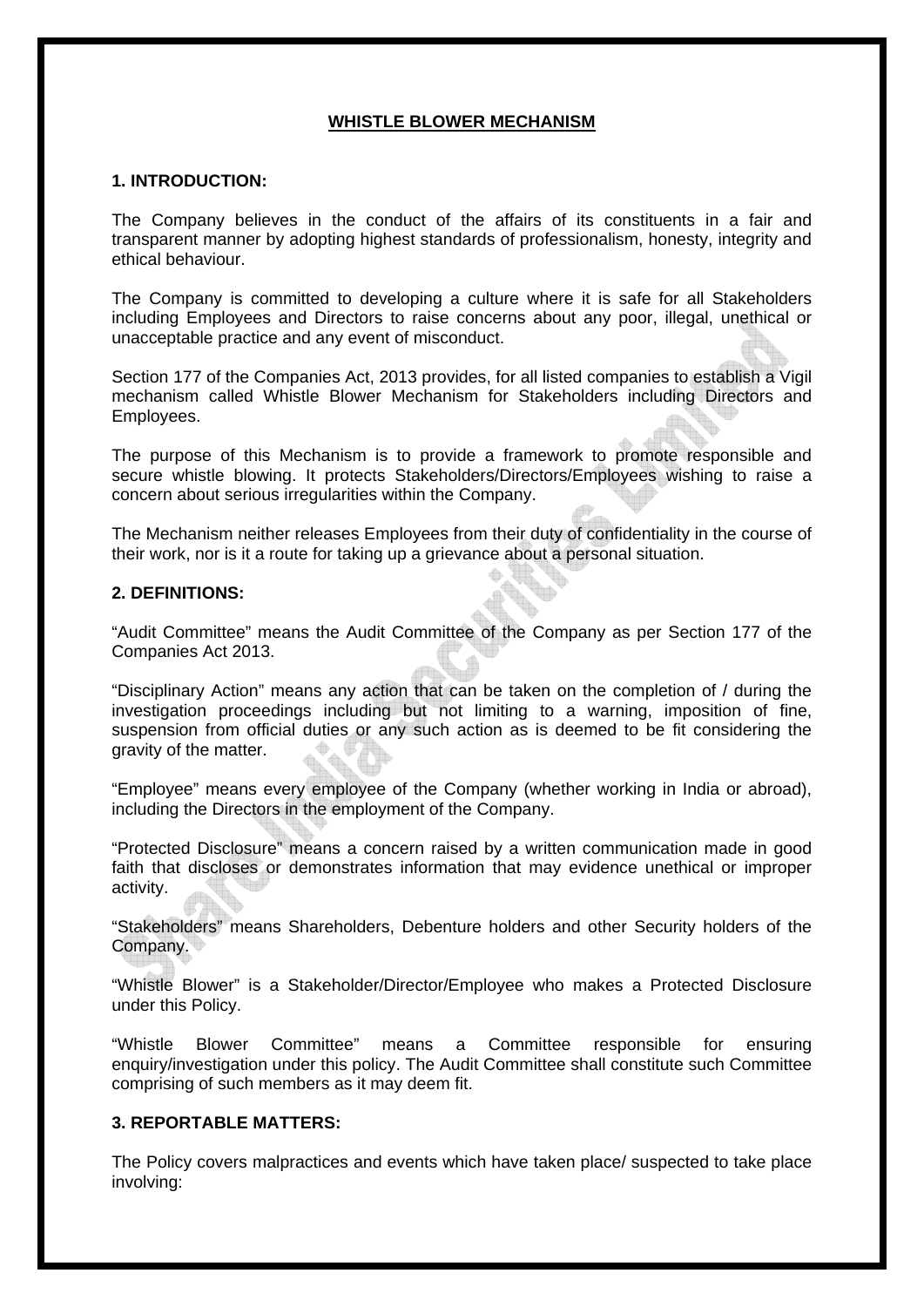1. Abuse of authority

- 2. Breach of contract
- 3. Negligence causing substantial and specific danger to public health and safety
- 4. Manipulation of company data/records
- 5. Financial irregularities, including fraud, or suspected fraud, bribery
- 6. Pilferation of confidential/propriety information
- 7. Deliberate violation of law/regulation and illegality
- 8. Wastage/misappropriation of company funds/assets
- 9. Breach of Code of Conduct or Rules
- 10. Any other unethical, biased, favoured, imprudent event
- 11. Health & Safety, environmental issues.
- 12. Any offence of material nature.

# **4. FALSE COMPLAINTS:**

While this Policy is intended to protect genuine Whistle blowers from any unfair treatment as a result of their disclosure, misuse of this protection by making frivolous and bogus complaints with mala-fide intentions is strictly prohibited.

A person who makes complaints with mala-fide intentions and which are subsequently found to be false will be subject to strict disciplinary action.

# **5. MANNER IN WHICH CONCERN CAN BE RAISED:**

Stakeholders/Employees can make Protected Disclosure to the Chairman of the Whistle Blower Committee, as soon as possible but not later than 30 consecutive days after becoming aware of the same, who shall refer the same to Whistle Blower Committee of the Company.

However, in case the whistle blower is a Director of the Company, he/she shall directly refer the matter to the Chairman of the Audit Committee.

Whistle Blower must put his/her name to allegations. Concerns expressed anonymously WILL NOT BE investigated.

To the extent possible, the Complaint or Protected Disclosure must include the following:

- 1. The name/details of Stakeholder, Employee, and /or outside party or parties involved;
- 2. The sector of the Company where it happened (division, office);

3. When did it happen: a date or a period of time;

4. Type of concern (what happened); a) Financial reporting; b) Legal matter; c) Management action; d) Employee misconduct; and/or e) Health & safety and environmental issues etc.

5. Submit proof of identity where proof can be found, if possible;

- 6. Who to contact for more information, if possible; and/or
- 7. Prior efforts to address the problem, if any.

# **6. ENQUIRY MECHANISM:**

If initial enquiries by the Whistle Blower Committee indicate that the concern has no basis, or it is not a matter to be investigated/pursued under this Policy, it may be dismissed at this stage and the decision has to be documented.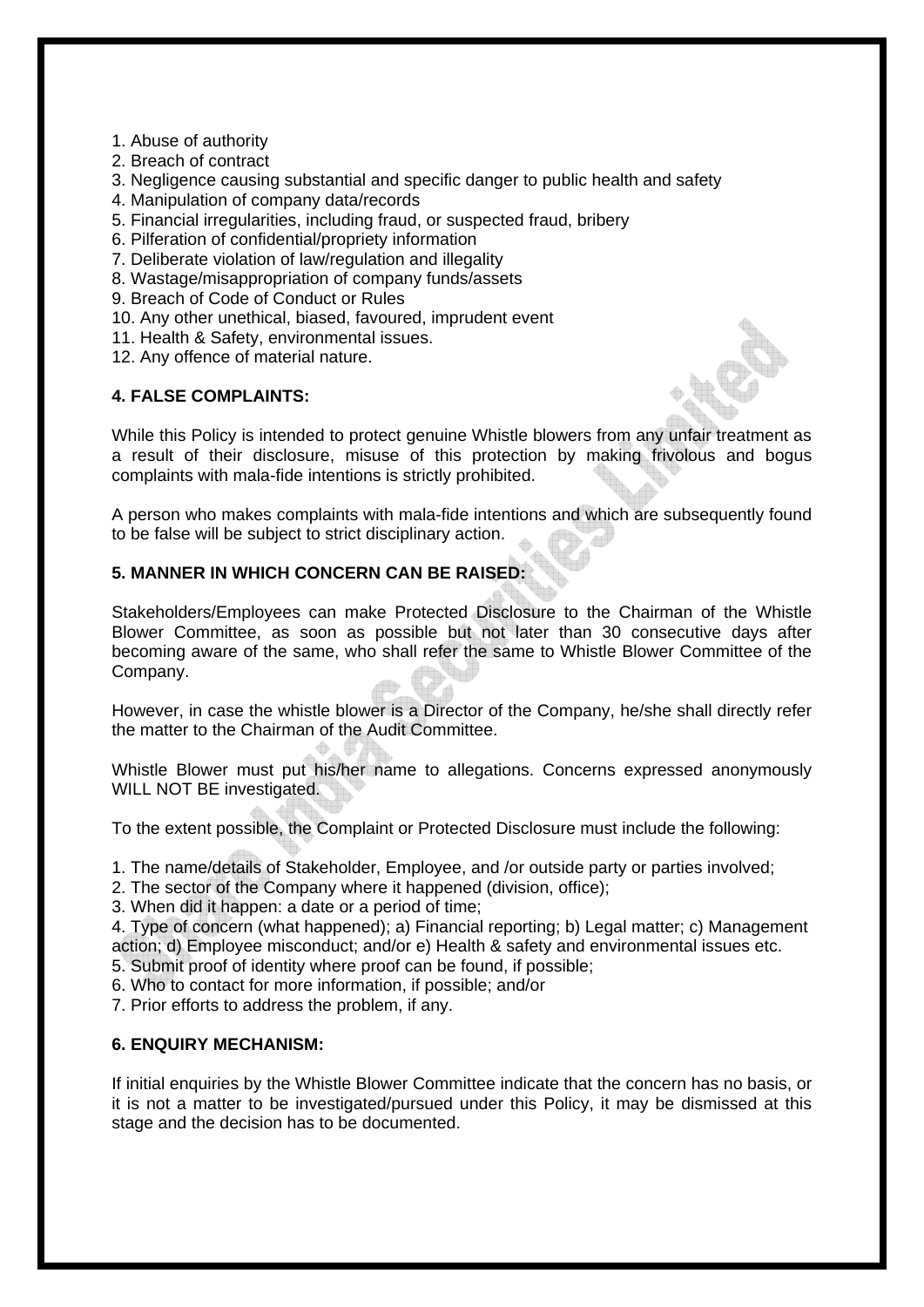However, where initial enquiries indicate that further investigation is necessary, this would be carried out by the Whistle Blower Committee. The investigation would be conducted in a fair manner, as a neutral fact-finding process and without presumption of guilt.

The Whistle Blower Committee shall:

i) Make a detailed written record of the Protected Disclosure. The record will include:

a) Facts of the matter;

b) Whether the same Protected Disclosure was raised previously by anyone, and if so, the outcome thereof;

- c) Whether any Protected Disclosure was raised previously against the same Subject;
- d) The financial/ otherwise loss which has been incurred / would have been incurred;
- e) Findings of Whistle Blower Committee;

ii) The Whistle Blower Committee may depute the Internal Audit team or a team of such persons (whether from within the organization or hire persons from outside) to investigate into any matter within the scope defined by the Committee.

iii) The Whistle Blower Committee shall finalize the report within 90 days of receiving the complaint.

iv) In case the Protected Disclosure is proved, the committee shall take such Disciplinary Action as it may think fit and take preventive measures to avoid reoccurrence of the matter;

v) In case of matters of high concern, the Whistle Blower Committee may refer the matter to Audit Committee for taking such disciplinary/other actions as it may deem fit.

vi) In case the Protected Disclosure is not proved, the committee shall extinguish the matter; in exceptional cases, where the Whistle Blower is not satisfied with the outcome of the investigation and the decision, she/he can make a direct appeal to the Chairman of the Audit Committee.

# **7. SECRECY & CONFIDENTIALITY:**

The Whistle Blower, Whistle Blower Committee and everyone involved in the process shall:

a. maintain complete confidentiality/ secrecy of the matter

b. not discuss the matter in any informal/social gatherings/ meetings

c. discuss only to the extent or with the persons required for the purpose of completing the process and investigations

d. not keep the papers unattended anywhere at any time

e. keep the electronic mails/files under password

If anyone is found not complying with the above, he/ she shall be held liable for such disciplinary action as is considered fit.

# **8. NON-RETALIATION/PROTECTION:**

No unfair treatment will be meted out to a Whistle Blower by virtue of his/her having reported a Protected Disclosure under this Policy. The Company, as a policy, condemns any kind of discrimination, harassment, victimization or any other unfair employment practice being adopted against Whistle Blower.